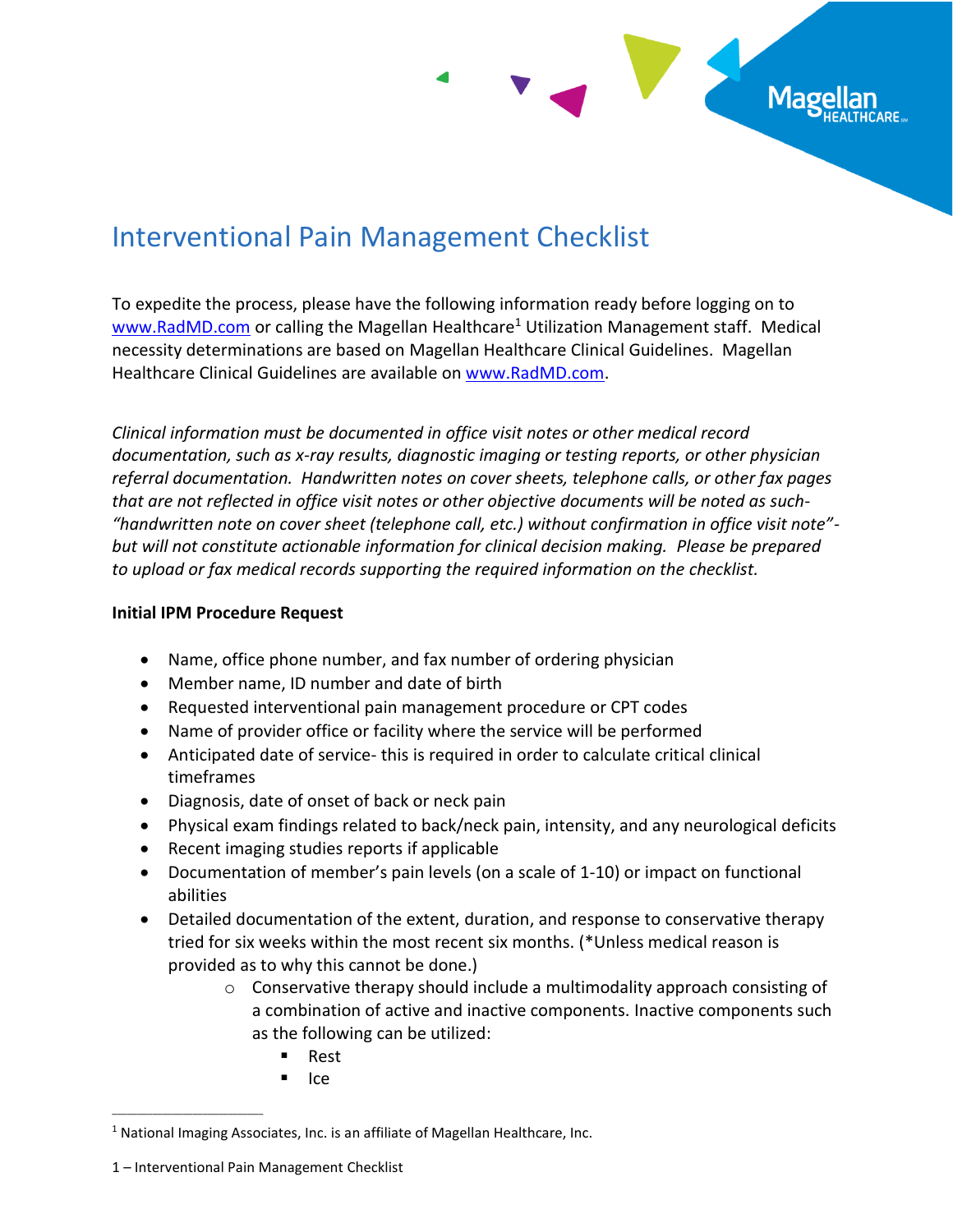- Heat
- Modified activities
- Medical devices
- Acupuncture
- Stimulators
- o Active modalities may consist of:
	- Physical therapy
	- Physician supervised home exercise program
	- Chiropractic care
- o \*Epidural steroid injection: 6 weeks conservative therapy is not a requirement for acute radicular pain.
- Supporting documentation of any prior interventional pain management procedure(s) including the date of the procedure, spinal region, and the effectiveness in reducing pain and improving functional ability

## **Repeat IPM Procedure Request**

- Date of the prior procedure and spinal region treated
- Updated note (office visit note or telephone encounter) documenting the result of the previous procedure (percentage and duration of pain relief and any improvement in functional ability).
- Updated note (office visit note or telephone encounter) reflecting member's current pain (on a scale of 1-10) or ongoing functional limitations.
- Ongoing conservative therapy measures being done in conjunction with the interventional pain procedure requested